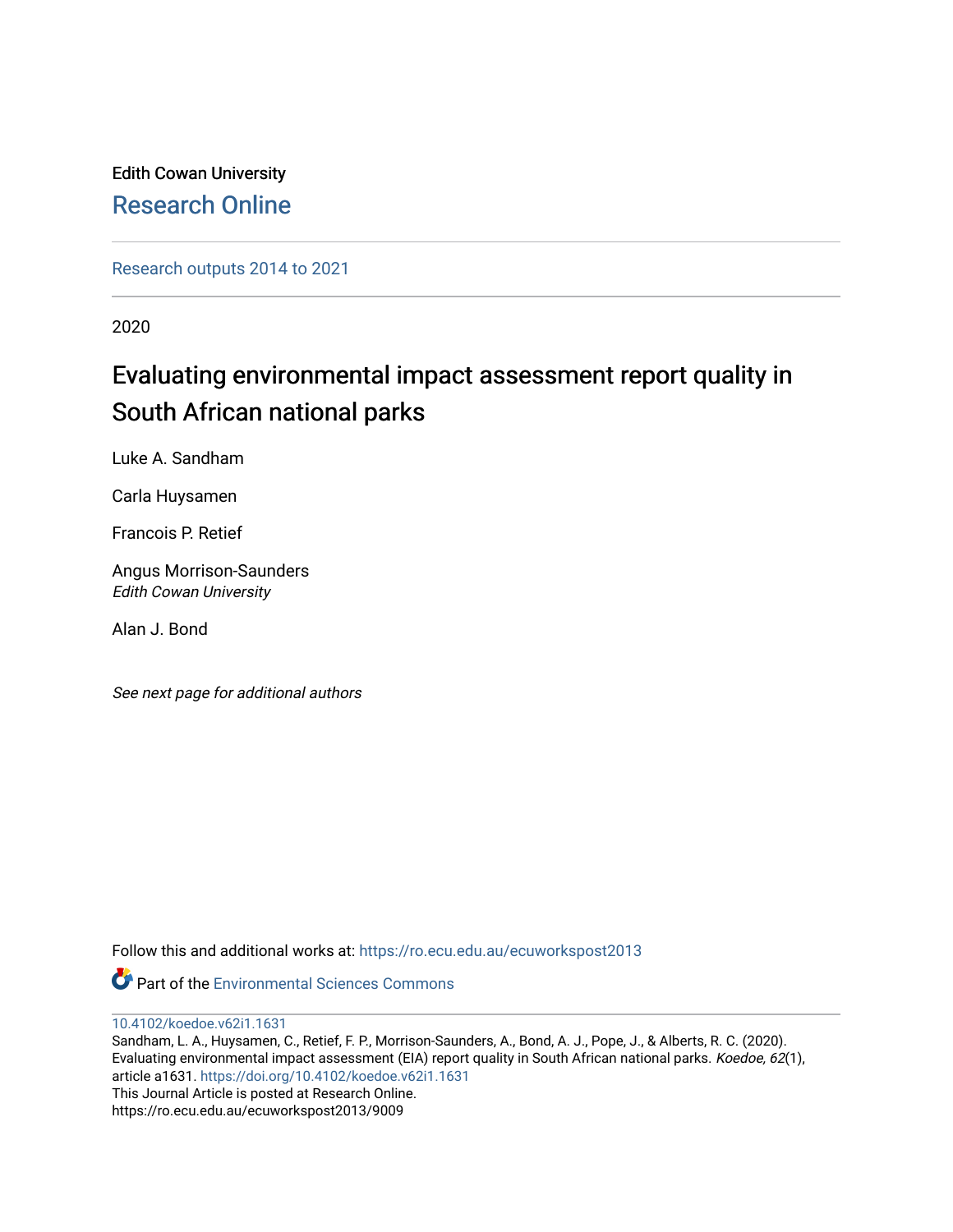# Authors

Luke A. Sandham, Carla Huysamen, Francois P. Retief, Angus Morrison-Saunders, Alan J. Bond, Jenny Pope, and Reece C. Alberts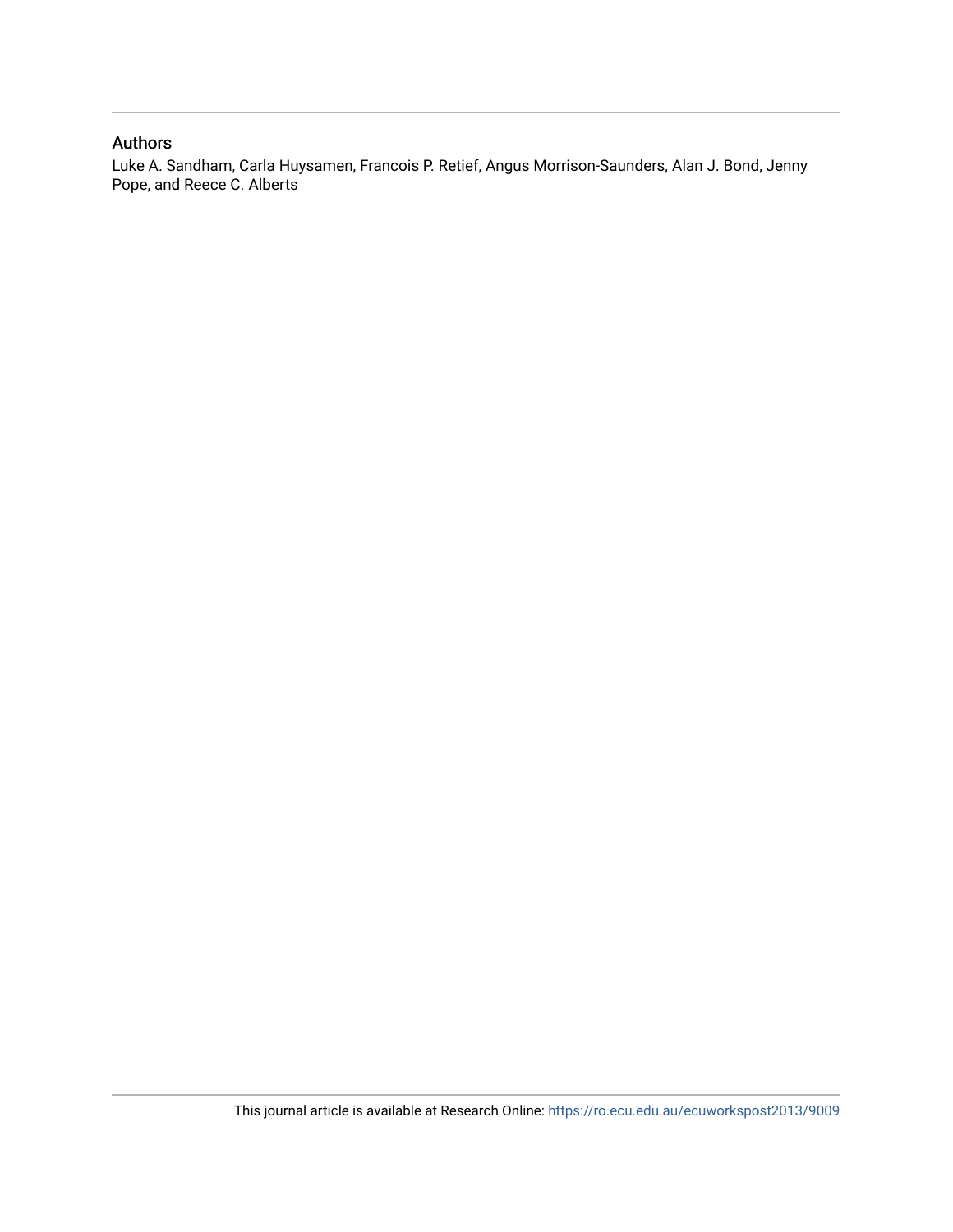ISSN: (Online) 2071-0771, (Print) 0075-6458

Page 1 of 9 **Original Research** 

# **Evaluating Environmental Impact Assessment report quality in South African national parks**



#### **Authors:**

Luke A. Sandha[m](https://orcid.org/0000-0002-9957-3188)<sup>1</sup> $\bullet$ Carla Huysamen<sup>1</sup> $\bullet$ Francois P. Retief<sup>[2](https://orcid.org/0000-0001-7164-9593)</sup> Angus Morrison-Saunders<sup>2,3</sup> Alan J. Bond<sup>2,[4](https://orcid.org/0000-0002-3809-5805)</sup>  $\bullet$ Jenny Pope<sup>5,[6](https://orcid.org/0000-0002-0099-854X)</sup> Reece C. Alberts<sup>5</sup>

#### **Affiliations:**

1 School of Geo and Spatial Sciences, Faculty of Natural and Agricultural Sciences, North-West University, Potchefstroom, South Africa

2 Unit for Environmental Sciences and Management, Faculty of Natural and Agricultural Sciences, North-West University, Potchefstroom, South Africa

3 Centre for Ecosystem Management, School of Sciences, Edith Cowan University, Perth, Australia

4 School of Environmental Sciences, Faculty of Sciences, University of East Anglia, Norwich, United Kingdom

5 Unit for Environmental Science and Management, Faculty of Natural and Agricultural Sciences, North-West University, Potchefstroom, South Africa

6 Integral Sustainability, Perth, Australia

**Corresponding author:** Luke Sandham, [luke.sandham@gmail.com](mailto:luke.sandham@gmail.com)

**Dates:** Received: 26 Mar. 2020 Accepted: 14 July 2020 Published: 16 Sept. 2020





Scan this QR code with your Scan this QR<br>code with your<br>smart phone or<br>mobile device mobile device to read online. to read online.

This research evaluates Environmental Impact Assessment (EIA) report quality for a selected sample of development projects in South African national parks. It applies an adapted version of an international EIA report quality review package to 24 developments within 10 national parks, across three EIA regimes. The results suggest good EIA report quality across all four quality review areas, with improvement over time, but also highlight particular weaknesses in terms of dealing with waste and, to a lesser extent, with significance and mitigation. To build on this research, the development of a sector-specific EIA report quality review package is recommended, with more emphasis on the strategic context, waste and water-related aspects. The conclusion is that EIA is well positioned to remain an important decision support instrument for developments within national parks.

**Conservation implications:** The results show that EIA reports for developments in South African national parks are generally of sufficient quality for decision-making that benefits conservation. However, weaker performance regarding waste, significance determination, water-related impacts and a lack of consideration of strategic context requires a conservation-specific EIA report quality review package to improve report quality in the areas of weakness and thereby increase the value of EIA as an instrument for environmental governance and sustainable development in conservation areas.

**Keywords:** Environmental Impact Assessment; report quality; protected areas; national parks; South Africa.

# **Introduction**

Environmental Impact Assessment (EIA) has been conducted internationally and in South Africa since the 1970s and is recognised as one of the most successful environmental policy interventions of the 20th century (Kidd, Retief & Alberts 2018; Morgan 2012; Roos et al. 2020). Originally conceived as an instrument to protect and conserve the biophysical environment, its mandate has since been broadened in many countries to also include the promotion of sustainable development more broadly (Cilliers et al. 2020). Today over 200 countries have some form of mandatory impact assessment system (Bond et al. 2020; Yang 2019). The overall aim of EIA is to inform decision-making by pro-actively considering and predicting consequences of actions on the environment before decisions are made (International Association for Impact Assessment and Institute of Environmental Assessment [IAIA] 1999). The actions for which mandatory EIA is required differ between countries. In South Africa, EIA is required for the so-called listed activities described in the EIA Regulations (most recently amended in 2017). Once an activity is listed, it means that actions in relation to that legally defined activity are subject to government authorisation and therefore must undergo an EIA process to inform the eventual authorisation decision.

In South Africa, infrastructure development in protected areas has been subject to mandatory EIA for more than two decades. With a rapidly increasing global population and a steadily growing middle class, protected areas are increasingly under pressure as tourist destinations (Morrison-Saunders et al. 2019; Steffen et al. 2015). Governments, especially in the global south, are understandably keen to exploit the opportunity for economic development and job creation. This is particularly true for a country such as South Africa, which boasts arguably some of the best and most diverse nature-based tourism opportunities in the world (De Witt, Van Der Merwe & Saayman 2014). The country has a complex system of protected areas, managed by

**How to cite this article:** Sandham, L.A., Huysamen, C., Retief, F.P., Morrison-Saunders, A., Bond, A.J., Pope, J. et al., 2020, 'Evaluating Environmental Impact Assessment report quality in South African national parks', *Koedoe* 62(1), a1631. [https://doi.org/10.4102/koedoe.](https://doi.org/10.4102/koedoe.v62i1.1631) [v62i1.1631](https://doi.org/10.4102/koedoe.v62i1.1631)

**Copyright:** © 2020. The Authors. Licensee: AOSIS. This work is licensed under the Creative Commons Attribution License.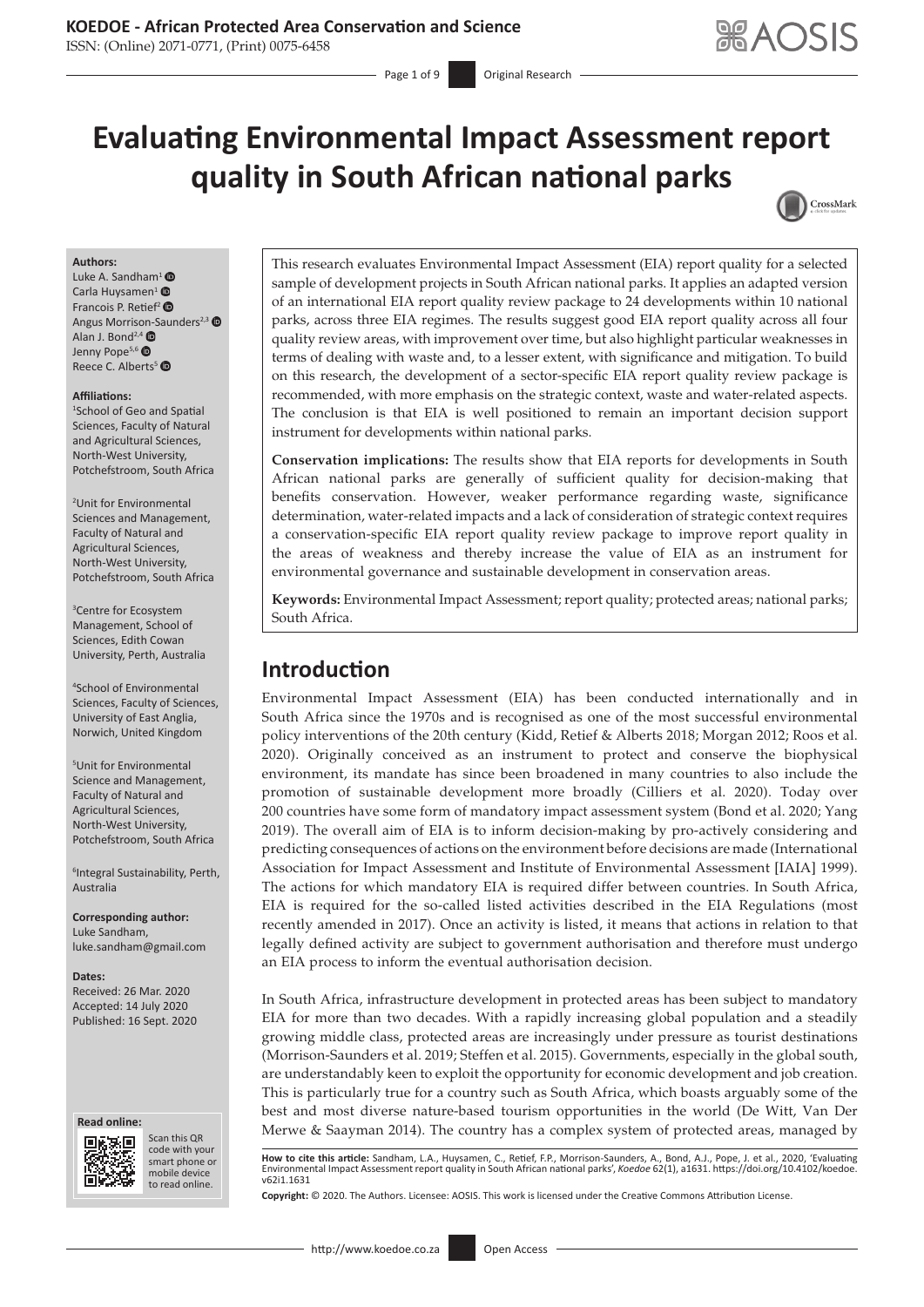agencies in the municipal, provincial and national spheres of government. However, the 21 national parks managed by the South African National Parks (SANParks) agency are the flagship of South Africa's protected areas network. With an increasing demand for tourism and tourism-related infrastructure development in protected areas, effective functioning of existing governance mechanisms aimed at planning and implementing infrastructure in a sustainable way is essential (Arrow et al. 1995; Swemmer & Taljaard 2011). A suite of governance mechanisms for protected areas includes strategic plans, conservation plans, park management plans, species management plans and norms and standards. Many developments in protected areas in South Africa trigger mandatory EIA, and therefore, EIA is an example of an already existing governance instrument to assist with planning and implementing development in protected areas in a responsible and sustainable manner.

The output of the EIA process in South Africa is a so-called EIA report. Because the EIA report provides the basis for decisionmaking, the quality of the content of the EIA report is critical if good authorisation decisions are to be made. The underlying assumption is that good quality EIA reports enhance the likelihood of achieving good decisions (Alberts et al. 2020; Bond et al. 2016). For this reason, the quality of EIA reports has been a particular focus of international and South African EIA research (Barker & Jones 2013; Bond et al. 2018; Jalava et al. 2010; Sandham et al. 2008a). Evaluating EIA quality should not be confused with EIA effectiveness or efficiency, which rely on good quality EIA reports in order for EIA to achieve its objectives (effectiveness) within available time and resources (efficiency) (Pope et al. 2018; Retief 2010). A wealth of literature exists on EIA report quality in South Africa for different national and regional contexts as well as for different sectors such as mining, housing, agriculture, energy and tourism (Boshoff 2019; Kidd et al. 2018; Sandham et al. 2008a, 2008b; Sandham et al. 2013b; Sandham & Pretorius 2008; Wylie, Bhattacharjee & Rampedi 2019). Furthermore, the quality of biodiversity specialist inputs to EIA in areas with high biodiversity value has also been researched (Hallatt, Retief & Sandham 2015; Swanepoel et al. 2019). However, there has been scant overall reflection on the contribution of EIA to the conservation sector and more specifically protected areas.

As a first step towards gaining a better understanding of the potentially broader contribution of EIA to responsible decision making in protected areas, this research aims to evaluate the quality of EIA reports for a selected sample of developments in SANParks.

# **Methodology Environmental Impact Assessment report selection**

This research is concerned with EIAs for developments within the boundaries of national parks. However, SANParks does not maintain a central database for EIAs conducted in national parks, which means that an accurate representative sample cannot be identified. For this reason, it was necessary

to apply the so-called replication logic that relies on a general point of saturation where the addition of more reports is unlikely to change the general patterns that emerge from the data (Yin 2003). Based on other quality review studies identified in the literature, a sample of between 20 and 30 reports is usually sufficient to reach a valid level of saturation (Hallatt et al. 2015; Sandham et al. 2013a; Swanepoel et al. 2019). Ultimately, 24 EIA reports across 10 national parks were included in this study (see Figure 1).

The 24 EIA reports included in the evaluation reflect a range of activities and development types, over different EIA regimes spanning 20 years (1997–2017) (see Table 1). To simplify the data analysis, the five periods of legal changes to the EIA legislation over the past two decades are grouped into three regime periods, namely the ECA 1997 regime, NEMA 2006/10 regime and the NEMA 2014/17 regime (see Kidd et al. 2018). Six reports reflect the ECA 1997 regime, of which two are the so-called beefed-up scoping reports<sup>1</sup> akin to an EIA report; 10 reports reflect the NEMA 2006/10 regime; and eight reports reflect the NEMA 2014/17 regime.

# **Environmental Impact Assessment report quality review package**

Quality review packages are widely used to evaluate the quality of EIA documentation such as scoping reports, environmental statements and specialist studies across different sectors and in different contexts (Barker & Jones 2013; Canelas et al. 2005; Cashmore et al. 2002; Lee et al. 1999; McGrath & Bond 1997; Sandham et al. 2008a, 2008b, 2013a; Sandham, Carrol & Retief 2010). A package typically consists of different report quality review criteria against which the quality of EIA reports can be evaluated. The Lee and Colley review package is probably the most widely applied internationally and consists of multiple criteria arranged in a four-level hierarchical structure that consists of an overall report grade, review areas, categories and subcategories (see Figure 2; Lee et al. 1999). The Lee and Colley review package was adapted by Sandham et al. (2013a) to create a generic EIA report quality review package suitable for the South African EIA system. As the original Lee and Colley review package evaluates best practice as well as EIA report quality (Lee et al. 1999), the adapted package retained all the original Lee and Colley review topics and added a number of sub-categories to cater for the unique features of the South African EIA system. It was not deemed desirable for this research to further adapt the Sandham et al. (2013a) review package specifically for conservation or protected areas because this would have made comparison with other report quality and longitudinal<sup>2</sup> studies difficult.

The review of an EIA report starts at the lowest level of the hierarchy, that is, the sub-categories that consist of simple criteria related to specific tasks and procedures for which grades are given. Following the review of the sub-categories, the Review Categories (RC) are evaluated,

<sup>1.</sup>Sandham and Pretorius (2008) provide an explanation of the origin and nature of 'beefed-up' scoping reports.

<sup>2.</sup>This refers to quality review studies that compare quality over time.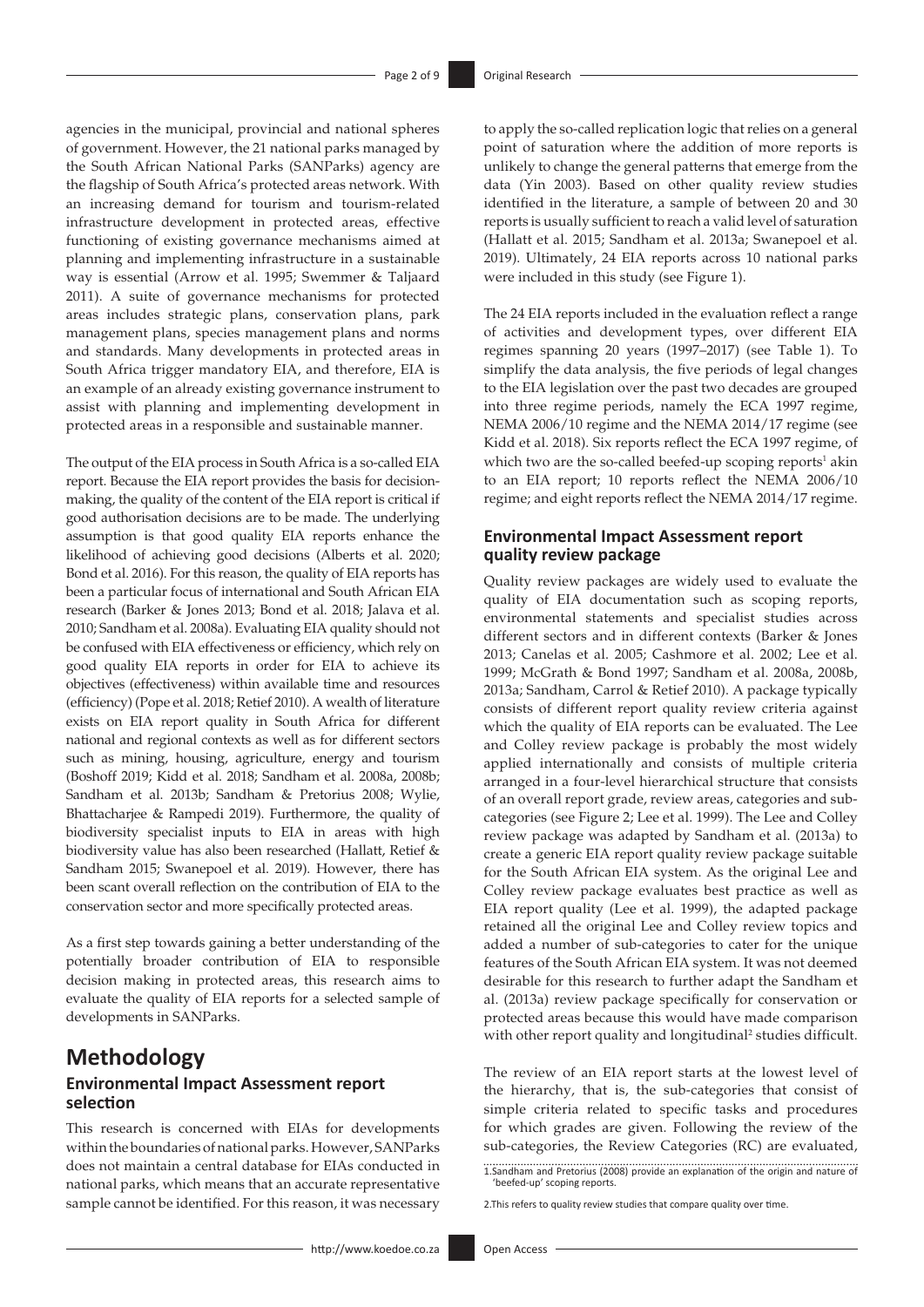

**FIGURE 1:** Location of national parks included in the sample of Environmental Impact Assessment reports.

followed in turn by the Review Areas (RA) and finally the overall EIA report grade. For each level, the review is based on the review grades of the previous level. A summary description of the EIA report quality review areas and criteria is provided in Table 3.

Grades are awarded ranging from A to F, depending on how well a specific task is judged by the reviewer to have been performed (Lee et al. 1999; Sandham et al. 2013a; see Table 2). The review relied on an inter-comparison and double reviewer approach to calibrate markers as recommended by Lee et al. (1999) and Põder and Lukki (2011). Two reviewers initially reviewed two of the reports independently, and the findings were recorded on a collation sheet using the assessment system of Table 2. After completing the review independently, the results were compared; differences were identified, re-examined and discussed; and a consensus was reached. Several small differences in allocated grades occurred at sub-category level, fewer at the category level, minimal differences at the level of review areas and none at the overall report level. After becoming familiar with the use of the adapted review package in the first two reports, the remaining EIA reports were then reviewed by a single reviewer.

# **Ethical consideration**

This article followed all ethical standards for a research without direct contact with human or animal subjects.

# **Results and discussion**

# **Environmental Impact Assessment report quality**

Table 3 provides a summary of the overall grades, Review Area (RA) grades, Review Category (RC) and sub-category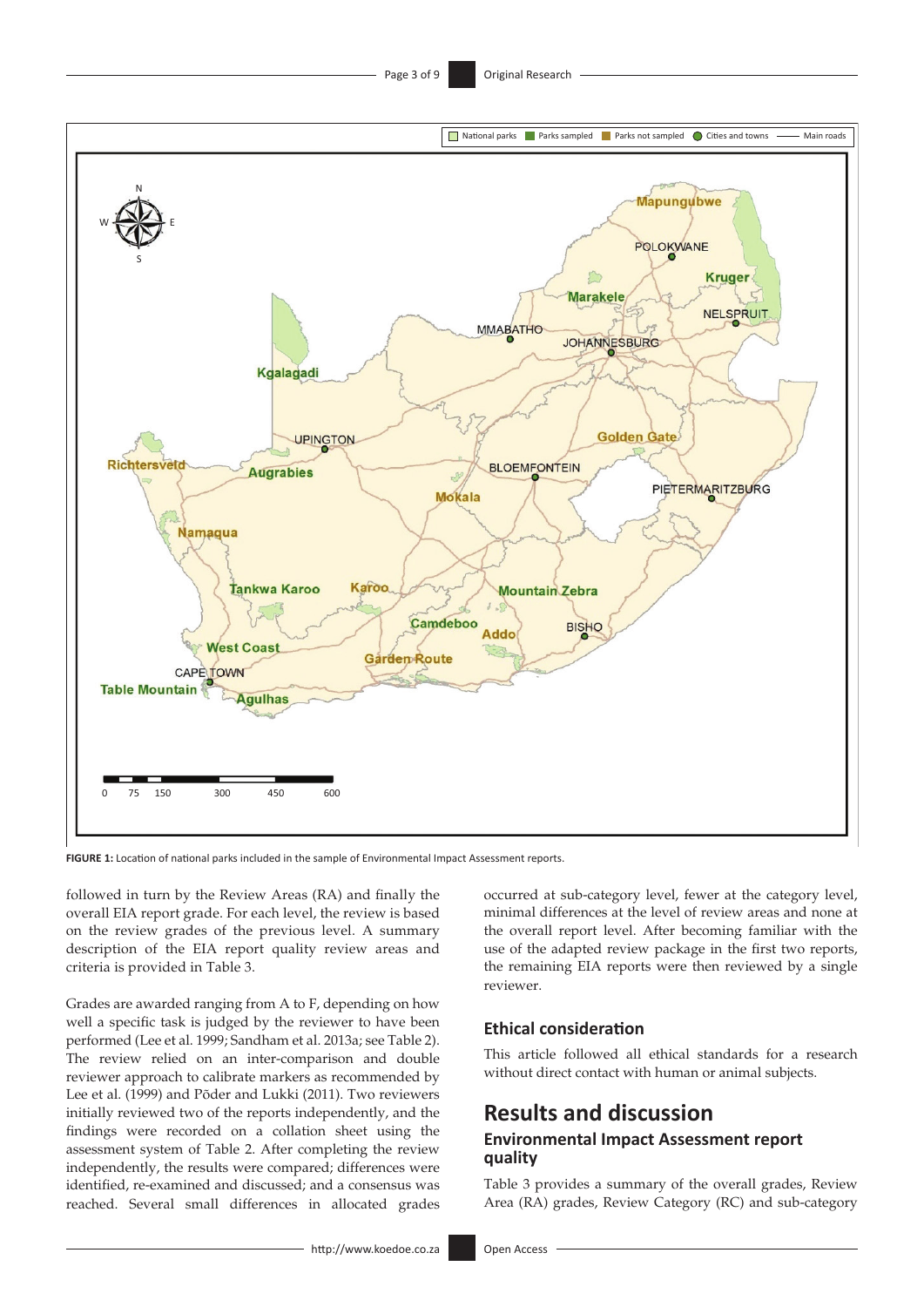#### **TABLE 1:** Summary of Environmental Impact Assessment reports included in the evaluation.

| Report number | Description                                                                                                                                                                                                                                           | Park name                                  | <b>EIA</b> regime |
|---------------|-------------------------------------------------------------------------------------------------------------------------------------------------------------------------------------------------------------------------------------------------------|--------------------------------------------|-------------------|
| Report 1      | Proposed development of an Environmental Experiential Centre at Bordjiesdrif.                                                                                                                                                                         | <b>Table Mountain National Park</b>        | <b>ECA</b>        |
| Report 2      | Proposed upgrading of Buffels Bay Recreational Area.                                                                                                                                                                                                  | Table Mountain National Park               | <b>ECA</b>        |
| Report 3      | Scoping report for the construction of a new entrance gate and security access<br>point at Orpen gate.                                                                                                                                                | <b>Kruger National Park</b>                | <b>ECA</b>        |
| Report 4      | Scoping report for the Phalaborwa entrance gate.                                                                                                                                                                                                      | Kruger National Park                       | <b>ECA</b>        |
| Report 5      | The proposed upgrade of the caravan and camp site for Satara Rest Camp.                                                                                                                                                                               | <b>Kruger National Park</b>                | <b>ECA</b>        |
| Report 6      | Tamboti tents extension project.                                                                                                                                                                                                                      | <b>Kruger National Park</b>                | <b>ECA</b>        |
| Report 7      | Proposed development of Agulhas Lighthouse Precinct.                                                                                                                                                                                                  | <b>Agulhas National Park</b>               | <b>NEMA 2006</b>  |
| Report 8      | Proposed development of a hotel at the confluence of the Timfenheni and Crocodile<br>Rivers.                                                                                                                                                          | Kruger National Park                       | <b>NEMA 2006</b>  |
| Report 9      | Proposed Safari Lodge near Malelane Gate.                                                                                                                                                                                                             | Kruger National Park (2 km boundary)       | <b>NEMA 2010</b>  |
| Report 10     | Proposed Skukuza Safari Lodge development and associated infrastructure in Skukuza.                                                                                                                                                                   | Kruger National Park                       | <b>NEMA 2010</b>  |
| Report 11     | Proposed upgrades to the Marataba Lodge.                                                                                                                                                                                                              | Marakele National Park                     | <b>NEMA 2010</b>  |
| Report 12     | Proposed construction accommodation units, luxury camping sites, access road,<br>upgrading of services infrastructure and a landing strip at Nossob Camp, a luxury camp<br>site Gharagab as well as a luxury camp site at Craig Lockhart (Mata Mata). | Kalahari Gemsbok National Park             | <b>NEMA 2010</b>  |
| Report 13     | Expansion of Elandsberg Rest Camp and establishment of staff accommodation.                                                                                                                                                                           | Tankwa Karoo National Park                 | <b>NEMA 2010</b>  |
| Report 14     | Africa's Energy Footprint Solar power 1 project, Camdeboo Municipality.                                                                                                                                                                               | Camdeboo National Park (800 m from border) | <b>NEMA 2010</b>  |
| Report 15     | RVM 1 Hydro-electric power (Pty) Ltd, Riemvasmaak Hydropower project, Orange River.                                                                                                                                                                   | Parts of the Augrabies Fall National Park  | <b>NEMA 2010</b>  |
| Report 16     | Proposed construction of additional tourism units and associated infrastructure.                                                                                                                                                                      | Mountain Zebra National Park               | <b>NEMA 2010</b>  |
| Report 17     | Proposed upgrade of the Kraalbaai day visitors' facilities.                                                                                                                                                                                           | <b>West Coast National Park</b>            | <b>NEMA 2014</b>  |
| Report 18     | The Development of a tree-house for tourist accommodation, Marataba Safari Lodge<br>in Marakele.                                                                                                                                                      | Marakele National Park                     | <b>NEMA 2014</b>  |
| Report 19     | Lodge expansion and refurbishment of the Singita Sweni Lodge, in the Singita Private<br>Concession.                                                                                                                                                   | <b>Kruger National Park</b>                | <b>NEMA 2017</b>  |
| Report 20     | Proposed Shangoni gate development.                                                                                                                                                                                                                   | Kruger National Park                       | <b>NEMA 2014</b>  |
| Report 21     | Proposed Dawid Kruiper Rest Camp and picnic sites at the Veertiende and Bedinkt<br>Waterholes.                                                                                                                                                        | Kalahari Gemsbok National Park             | <b>NEMA 2014</b>  |
| Report 22     | Proposed development of the Phalaborwa Wildlife Activity Hub.                                                                                                                                                                                         | <b>Kruger National Park</b>                | <b>NEMA 2017</b>  |
| Report 23     | Proposed development of new access roads and staff accommodation in the Marataba<br>Section of the Marakele National Park.                                                                                                                            | Marakele National Park                     | <b>NEMA 2017</b>  |
| Report 24     | Development of the Kruger Shalati up-market tourism accommodation on and adjacent<br>to the Selati Railway Bridge at Skukuza.                                                                                                                         | Kruger National Park                       | <b>NEMA 2017</b>  |

EIA, Environmental Impact Assessment; ECA, Environment Conservation Act; NEMA, National Environmental Management Act; RVM, Riemvasmaak.



*of environmental statements and environmental appraisals*, Occasional paper number 55, EIA Centre, Department of Planning and Landscape, University of Manchester, Manchester. **FIGURE 2:** Hierarchical structure of the Lee and Colley Environmental Impact Assessment report review package.

#### **TABLE 2:** List of assessment symbols.

|                | Symbol Explanation                                                                                                        |
|----------------|---------------------------------------------------------------------------------------------------------------------------|
| $\overline{A}$ | Relevant tasks well performed, no important tasks left incomplete.                                                        |
| B              | Generally satisfactory and complete, only minor omissions and<br>inadequacies.                                            |
| C              | Can be considered just satisfactory despite omissions and/or inadequacies.                                                |
| D              | Parts are well attempted but must, as a whole, be considered just<br>unsatisfactory because of omissions or inadequacies. |
| E              | Not satisfactory, significant omissions or inadequacies.                                                                  |
| F              | Very unsatisfactory, important task(s) poorly done or not attempted.                                                      |
| N/A            | Not applicable. The review topic is not applicable, or it is irrelevant in the<br>context of the statement.               |

*Source*: Adapted from Lee, N., Colley, R., Bonde, J. & Simpson, J., 1999, *Reviewing the quality of environmental statements and environmental appraisals*, Occasional paper number 55, EIA Centre, Department of Planning and Landscape, University of Manchester, Manchester. N/A, not applicable.

grades achieved by the 24 EIA reports, i.e. without consideration of the three different EIA regimes. The analysis of the overall quality of the EIA reports for

SANParks projects shows that 92% (*n* = 22) of the reports were graded as satisfactory (A–C) and 25% (*n* = 6) could be described as 'well performed' (A). However, the majority of the reports, 58% ( $n = 14$ ), were 'generally satisfactory' (B), and  $8\%$  ( $n = 2$ ) were graded as 'just satisfactory' (C) despite omissions and/or inadequacies. The remaining 8% (*n* = 2) of the reports were graded as 'just unsatisfactory' (D) because of omissions and/or inadequacies. None of the reports obtained an E (unsatisfactory) or F (very unsatisfactory) overall grading.

Figure 3 provides a summary of the quality review results for the different review areas. The best performance was achieved in Review Area 4 (Presentation and communication) with all of the reports being satisfactory (A–C). This was followed by Review Area 1 (Description of project and environment) and Review Area 3 (Alternatives and mitigation) with 96% satisfactory. However, for Review Area 1, 88% of the reports were graded as good (A–B grades), compared with 75% for Review Area 3. The weakest performance was in Review Area 2 (Impact identification and evaluation), which had the lowest frequency of satisfactory grades, with 88% of the reports achieving a C or higher.

#### **Review area 1: Description of the project and the environment**

The analysis (Table 3) suggests three main conclusions: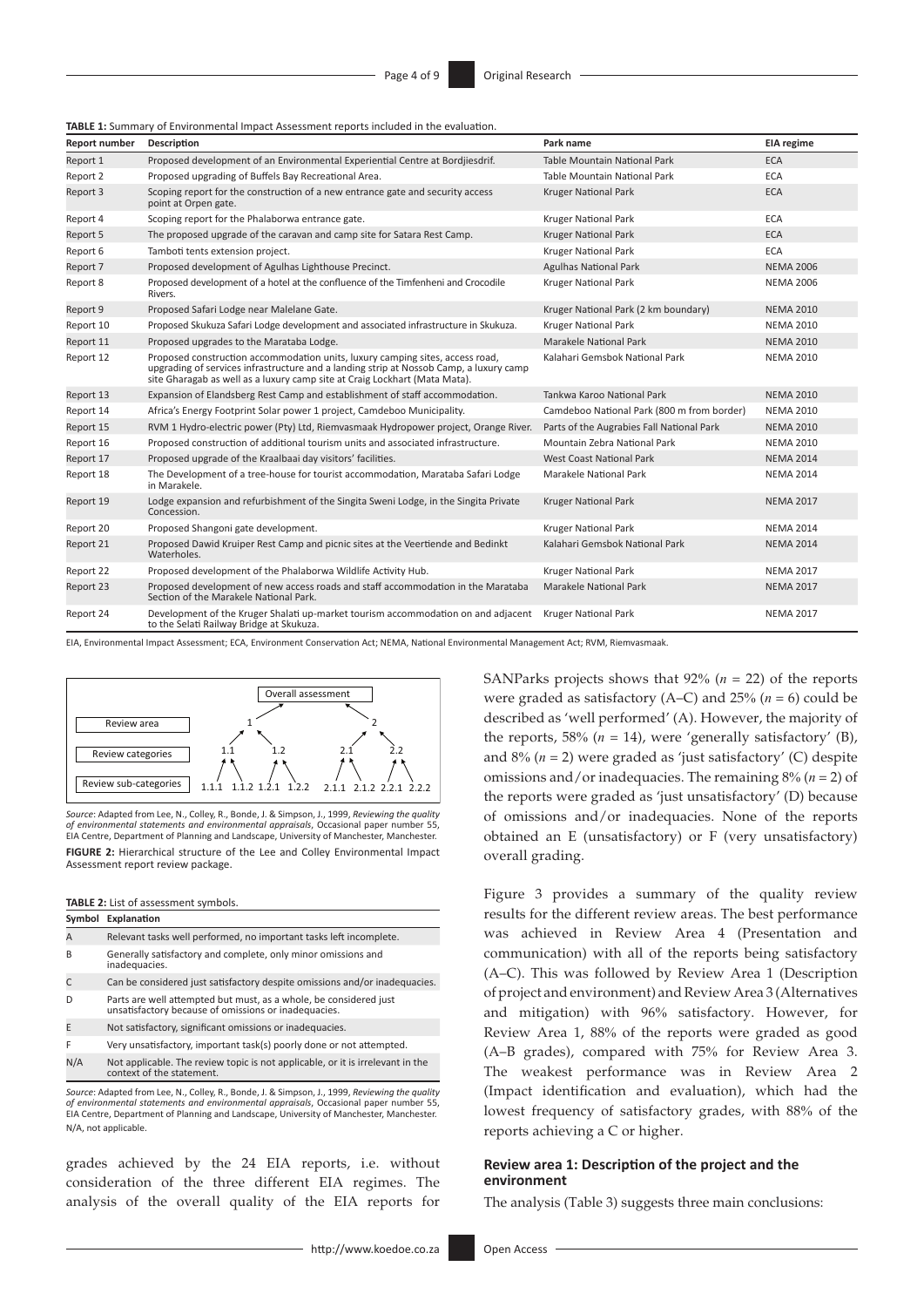**TABLE 3:** Summary of results: Overall grades, review areas and review categories (*n* = 24).

| Summary of all review areas, categories and sub-categories                  |               | A-C Satisfactory | <b>D-F Unsatisfactory</b> |                  | N/A Not Applicable |                  |
|-----------------------------------------------------------------------------|---------------|------------------|---------------------------|------------------|--------------------|------------------|
|                                                                             | $\frac{0}{0}$ | $\boldsymbol{n}$ | $\frac{0}{0}$             | $\boldsymbol{n}$ | $\frac{0}{0}$      | $\boldsymbol{n}$ |
| Overall grade report as a whole                                             | 92            | 22               | 8                         | $\overline{2}$   | $\mathbf 0$        |                  |
| 1 Description of project and environment                                    | 96            | 23               | 4                         | $\mathbf{1}$     | 0                  |                  |
| 1.1 Description of the development                                          | 96            | 23               | 4                         | $\mathbf{1}$     | $\boldsymbol{0}$   |                  |
| 1.1.1 Purpose and objectives                                                | 96            | 23               | 4                         | $\mathbf{1}$     | 0                  |                  |
| 1.1.2 Design and size                                                       | 100           | 24               | $\mathbf{0}$              | ÷,               | 0                  |                  |
| 1.1.3 Presence and appearance of completed development                      | 83            | 20               | 17                        | 4                | 0                  |                  |
| 1.1.4 Nature of production processes                                        | 8             | $\overline{2}$   | $\mathbf{0}$              | ÷,               | 92                 | 22               |
| 1.1.5 Nature and quantities of raw materials                                | 62            | 15               | 38                        | 9                | 0                  |                  |
| 1.1.6 Identification of applicant                                           | 100           | 24               | 0                         | ÷                | 0                  |                  |
| 1.1.7 Details of EAP to carry out assessment                                | 54            | 13               | 46                        | 11               | 0                  |                  |
| 1.2 Site description                                                        | 88            | 21               | 12                        | 3                | $\boldsymbol{0}$   |                  |
| 1.2.1 Area of development site                                              | 100           | 24               | 0                         |                  | 0                  |                  |
| 1.2.2 Demarcation of land use areas                                         | 100           | 24               | 0                         | $\overline{a}$   | 0                  |                  |
| 1.2.3 Duration of different phases                                          | 50            | 12               | 50                        | 12               | $\mathbf{0}$       |                  |
| 1.2.4 Number of workers and/or visitors                                     | 79            | 19               | 21                        | 5                | $\mathbf{0}$       |                  |
| 1.2.5 Means of transporting raw materials, products and quantities          | 88            | 21               | 12                        | 3                | 0                  |                  |
| 1.3 Waste                                                                   | 67            | 16               | 33                        | 8                | 0                  |                  |
| 1.3.1 Types and quantities of wastes                                        | 75            | 18               | 25                        | 6                | 0                  |                  |
| 1.3.2 Treatment, disposal and disposal routes                               | 88            | 21               | 12                        | 3                | $\mathbf 0$        |                  |
| 1.3.3 Methods of obtaining quantity of wastes                               | 46            | 11               | 54                        | 13               | 0                  |                  |
| 1.4 Environmental description                                               | 100           | 24               | $\mathbf{0}$              | ÷,               | 0                  |                  |
| 1.4.1 Area to be affected by development                                    | 100           | 24               | 0                         | ٠                | 0                  |                  |
| 1.4.2 Effects occurring away from immediate affected environment            | 96            | 23               | 4                         | $1\,$            | $\mathbf 0$        |                  |
| 1.5 Baseline conditions                                                     | 100           | 24               | 0                         |                  | 0                  |                  |
| 1.5.1 Important components of the affected environment                      | 100           | 24               | 0                         |                  | 0                  |                  |
| 1.5.2 Existing data sources                                                 | 100           | 24               | 0                         |                  | $\mathbf 0$        |                  |
| 1.5.3 Local land use plans, policies consulted                              | 100           | 24               | 0                         |                  | 0                  |                  |
| 2 Impact identification and evaluation                                      | 88            | 21               | 12                        | 3                | 0                  |                  |
| 2.1 Definition of impacts                                                   | 96            | 23               | 4                         | 1                | 0                  |                  |
| 2.1.1 All possible effects on environment                                   | 96            | 23               | 4                         | 1                | 0                  |                  |
| 2.1.2 Interaction of effects                                                | 92            | 22               | 8                         | $\overline{2}$   | 0                  |                  |
| 2.1.3 Impacts from non-standard operating procedure                         | 88            | 21               | 12                        | 3                | 0                  |                  |
| 2.1.4 Impacts from deviation from base-line conditions                      | 96            | 23               | 4                         | $\mathbf{1}$     | 0                  |                  |
| 2.2 Identification of impacts                                               | 92            | 22               | 8                         | 2                | 0                  |                  |
| 2.2.1 Impacts identification methodology                                    | 96            | 23               | 4                         | $\mathbf{1}$     | 0                  |                  |
| 2.2.2 Impact identification method used                                     | 84            | 20               | 12                        | 3                | 0                  |                  |
| 2.3 Scoping                                                                 | 96            | 23               | 4                         | 1                | 0                  |                  |
| 2.3.1 Contact general public and special interest groups                    | 96            | 23               | $\Omega$                  |                  | 4                  | 1                |
| 2.3.2 Collect opinions and concerns of I&APs                                | 96            | 23               | 0                         |                  | 4                  | 1                |
| 2.3.3 Key impacts                                                           | 96            | 23               | 4                         | $\mathbf{1}$     | 0                  |                  |
| 2.4 Prediction of impact magnitude                                          | 79            | 19               | 21                        | 5                | 0                  |                  |
| 2.4.1 Data to estimate magnitude of main impacts                            | 84            | 20               | 17                        | $\sqrt{4}$       | 0                  |                  |
| 2.4.2 Methods used to predict impact magnitude                              | 79            | 19               | 21                        | 5                | 0                  |                  |
| 2.4.3 Predictions of impact in measurable quantities                        | 54            | 13               | 46                        | 11               | 0                  |                  |
| 2.5 Assessment of impact significance                                       | 88            | 21               | 12                        | 3                | 0                  |                  |
| 2.5.1 Significance of impact on affected community and society in general   | 92            | 22               | 8                         | $\overline{2}$   | 0                  |                  |
| 2.5.2 Significance in terms of national and international quality standards | 58            | 14               | 42                        | 10               | 0                  |                  |
| 2.5.3 Justification of proposed methods of assessing significance           | 84            | 20               | 17                        | 4                | 0                  |                  |
| 3 Alternatives and mitigation                                               | 96            | 23               | 4                         | $\mathbf{1}$     | 0                  |                  |
| 3.1 Alternatives                                                            | 92            | 22               | 8                         | $\overline{2}$   | 0                  |                  |
| 3.1.1 Description of alternative sites                                      | 75            | 18               | 8                         | $\overline{2}$   | 17                 | $\overline{4}$   |
| 3.1.2 Description of alternative processes, design and operating conditions | 92            | 22               | 8                         | $\overline{2}$   | 0                  |                  |
| 3.1.3 For severe adverse impacts rejected alternative identified            | 92            | 22               | 8                         | $\overline{2}$   | 0                  |                  |
| 3.1.4 Comparative assessment of all alternatives identified                 | 88            | 21               | 8                         | $\overline{2}$   | 4                  | $\mathbf{1}$     |
| 3.2 Scope and effectiveness of mitigation measures                          | 96            | 23               | 4                         | $\mathbf{1}$     | 0                  |                  |
| 3.2.1 Consider mitigation of all significant adverse impacts                | 96            | 23               | 4                         | $\mathbf{1}$     | 0                  |                  |
| 3.2.2 Mitigation measures                                                   | 96            | 23               | 4                         | $\mathbf{1}$     | 0                  |                  |
| 3.2.3 Extent of effectiveness of mitigation when implemented                | 96            | 23               | 4                         | $\mathbf{1}$     | 0                  |                  |
|                                                                             |               |                  |                           |                  |                    |                  |

Table 3 continues on the next page  $\rightarrow$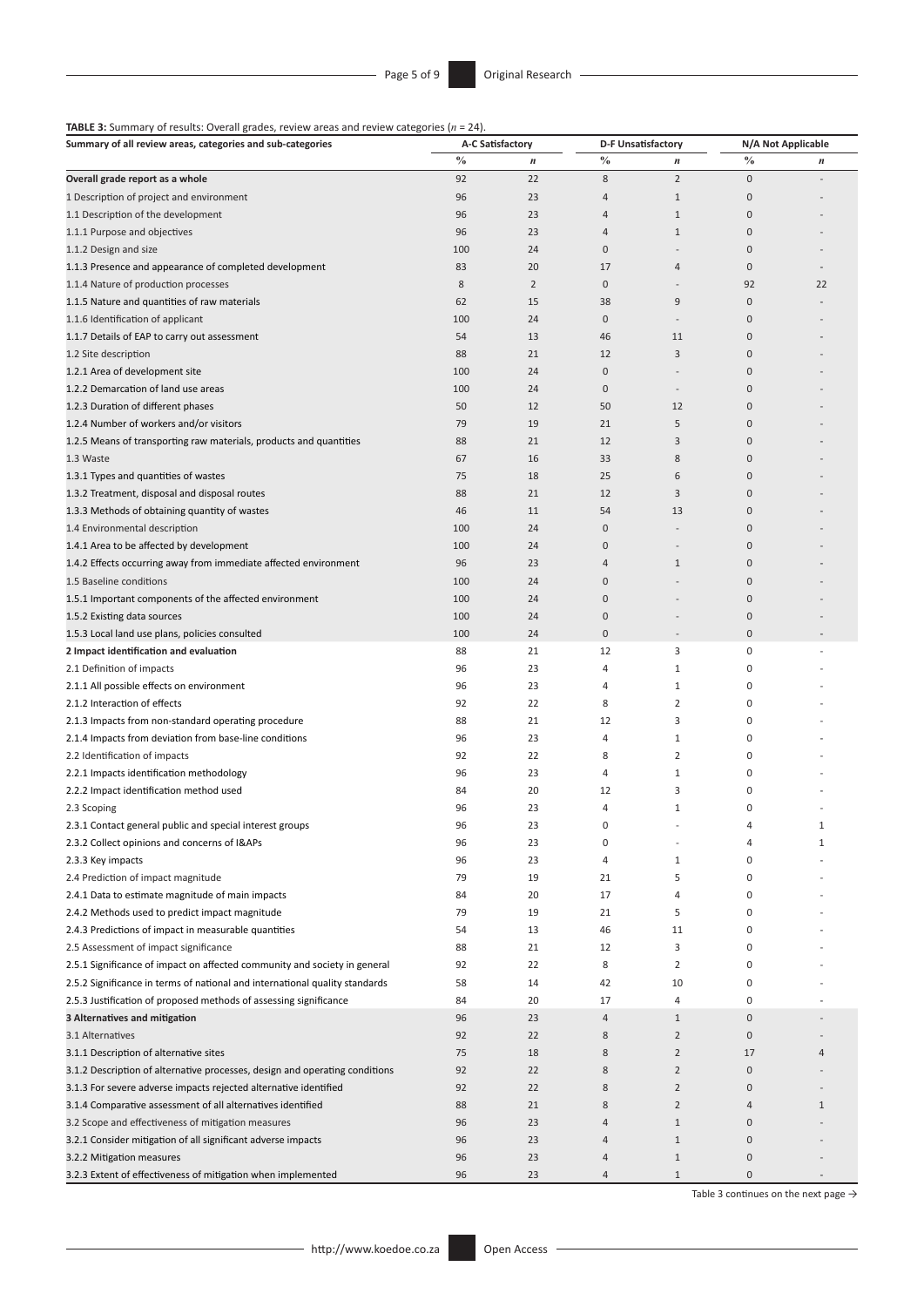**TABLE 3 (Continues...):** Summary of results: Overall grades, review areas and review categories (*n* = 24).

| Summary of all review areas, categories and sub-categories           | A-C Satisfactory |                  | <b>D-F Unsatisfactory</b> |                  | N/A Not Applicable |                  |
|----------------------------------------------------------------------|------------------|------------------|---------------------------|------------------|--------------------|------------------|
|                                                                      | $\frac{0}{0}$    | $\boldsymbol{n}$ | $\frac{0}{0}$             | $\boldsymbol{n}$ | $\frac{0}{0}$      | $\boldsymbol{n}$ |
| 3.3 Commitment of mitigation                                         | 96               | 23               | $\overline{4}$            | $\mathbf{1}$     | $\mathbf{0}$       |                  |
| 3.3.1 Record of commitment to mitigation measures                    | 96               | 23               | 4                         | $\mathbf{1}$     | $\mathbf{0}$       |                  |
| 3.3.2 Monitoring arrangements                                        | 96               | 23               | 4                         | $\mathbf{1}$     | $\mathbf 0$        |                  |
| 4 Presentation and Communication                                     | 100              | 24               | 0                         |                  | 0                  |                  |
| 4.1 Layout of the report                                             | 100              | 24               | 0                         |                  | $\Omega$           |                  |
| 4.1.1 Introduction                                                   | 96               | 23               | Δ                         | 1                | $\Omega$           |                  |
| 4.1.2 Information logically arranged                                 | 100              | 24               | $\Omega$                  |                  | $\Omega$           |                  |
| 4.1.3 Chapter summaries                                              | 92               | 22               |                           |                  |                    |                  |
| 4.1.4 External sources acknowledged                                  | 88               | 21               | 12                        | 3                | 0                  |                  |
| 4.2 Presentation                                                     | 100              | 24               | $\Omega$                  |                  | $\Omega$           |                  |
| 4.2.1 Presentation of information                                    | 100              | 24               | $\Omega$                  |                  | $\Omega$           |                  |
| 4.2.2 Technical terms, acronyms, initials defined                    | 96               | 23               |                           | 1                | $\Omega$           |                  |
| 4.2.3 Statement presented as an integrated whole                     | 100              | 24               | U                         |                  | $\Omega$           |                  |
| 4.3 Emphasis                                                         | 96               | 23               |                           | 1                | 0                  |                  |
| 4.3.1 Emphasis to potentially severe impacts                         | 92               | 22               | 8                         | 2                | $\Omega$           |                  |
| 4.3.2 Statement must be unbiased                                     | 100              | 24               | 0                         |                  | $\Omega$           |                  |
| 4.3.3 Opinion as to whether activity should/should not be authorised | 96               | 23               |                           | $\mathbf{1}$     | 0                  |                  |
| 4.4 Non-technical summary                                            | 100              | 24               |                           |                  | 0                  |                  |
| 4.4.1 Non-technical summary of main findings & conclusions           | 100              | 24               | U                         |                  | $\Omega$           |                  |
| 4.4.2 Summary must cover all main issues                             | 96               | 23               |                           | $\mathbf{1}$     | 0                  |                  |

EAP, environmental assessment practitioner; I&AP, interested and affected parties.



RA, review area.

**FIGURE 3:** Grades for review areas of the sample of Environmental Impact Assessment reports in national parks.

• Overall, projects were well described in the EIA reports. This could be expected for developments in national parks because of the national and even international interest in and importance of these areas. This requires the EIA report to accurately communicate the development proposal to well-informed, interested and affected parties. Moreover, the types of developments such as visitor facilities, accommodation and access gates are generally not complex developments *per se*  and are easily described. Conversely, other research has shown that project descriptions are weaker for more complex and large-scale developments such as those related to mining (Sandham et al. 2008a), explosives manufacturing (Sandham et al. 2013b) and

large developments impacting on wetlands (Sandham et al. 2008b).

- The description of waste-related aspects was often unsatisfactorily dealt with in the EIA reports, with only 46% of the reports being satisfactory (A–C) in terms of sub-category 1.3.3. The analysis found weak performance with respect to the description of the types and quantities of waste, treatment, disposal and disposal routes, and description of methods to obtain types and quantities of waste. These results suggest that EIAs for national parks need to significantly strengthen the consideration of waste-related aspects, in order to align with international trends of emphasising and promoting best practice waste management in protected areas (Dunjić et al. 2017; Hockings et al. 2006). Failing in this area could result in omitting waste-related pollution impacts, which must be a critical consideration for any development in a protected area, particularly in national parks. Morrison-Saunders et al. (2019) showed that waste management ranks highly in terms of visitor expectations in the Kruger National Park. Properly dealing with waste management should therefore underpin developmental thinking for protected areas. It is worth noting that dealing with waste also performed poorly in EIA report quality in other sectors (see, e.g., Sandham et al. 2013a, 2013b).
- The environment to be affected and the baseline were generally well described. This is not surprising for EIAs in national parks, especially in the South African context, in which there is a long history of generating scientific data and knowledge to inform conservation management. National parks in South Africa are therefore data rich in terms of environmental and baseline data.

Note: The black line indicates the critical boundary between 'satisfactory' (A–C) above and 'unsatisfactory' (D–F) below the line.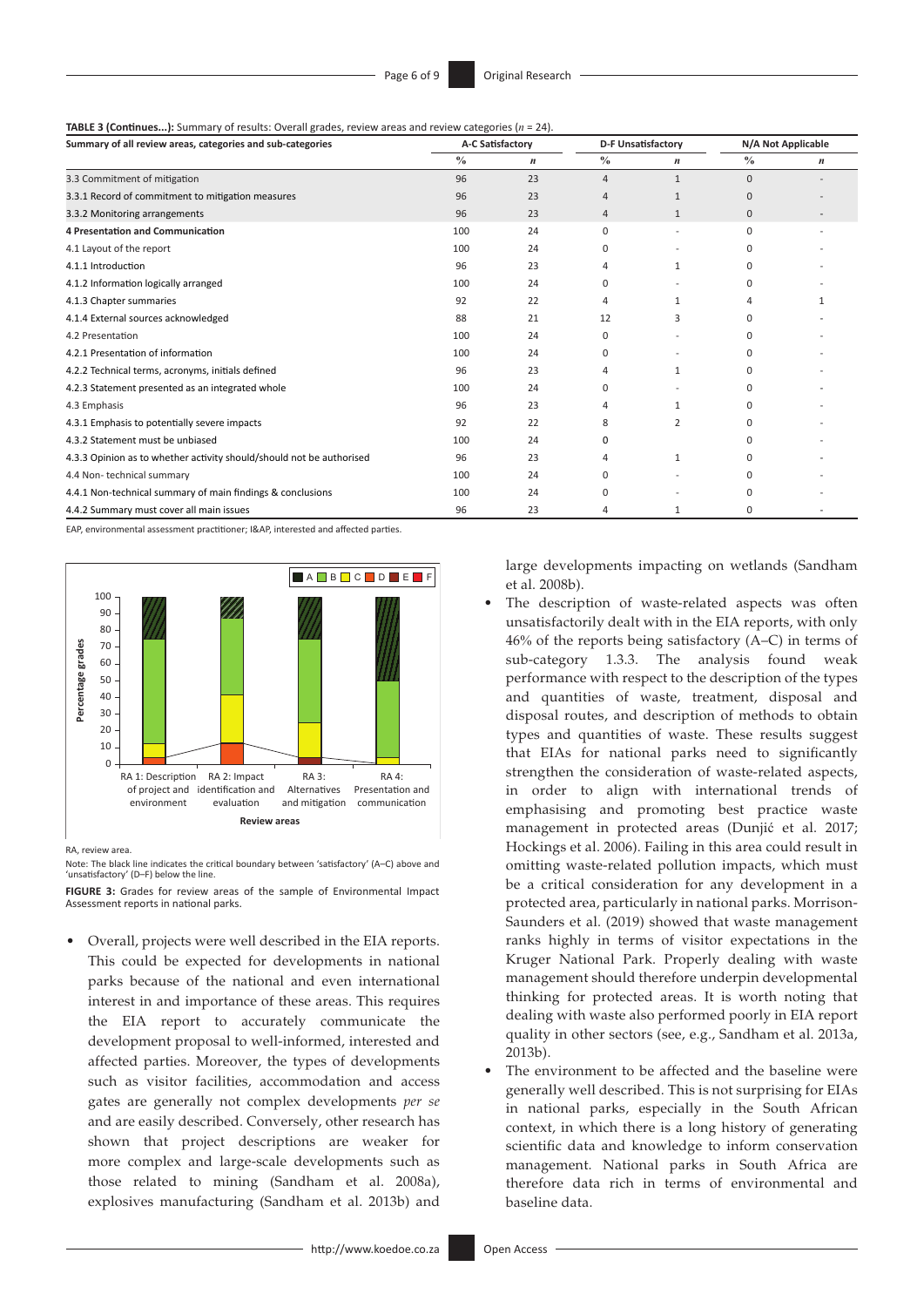#### **Review area 2: Impact identification and evaluation**

Based on the quality evaluation results, the following conclusions are made:

- Impact identification and scoping were generally well conducted. This could most likely be attributed to the perceived high profile and sensitive nature of developments in national parks, resulting in high levels of public interest and participation. This, combined with the availability of good quality data and information, seems to result in good quality impact identification and scoping, which is a typical for South African EIA report quality, as public participation is not always well conducted and project impacts are not always well scoped (Kidd et al. 2018).
- Significance prediction and assessment scored the lowest of the five sub-categories in Review Area 2, notwithstanding that quality was found to be relatively high when compared to the more general performance with respect to impact significance in South Africa (see Kidd et al. 2018; Sandham et al. 2013a). Therefore, dealing with the prediction of impact magnitude, data to estimate the magnitude of main impacts and methods used to predict impact magnitude were generally satisfactory. Moreover, the assessment of impact significance on affected communities and society in general and the justification of proposed methods of assessing significance were also satisfactory. However, two sub-categories scored significantly lower. Subcategory 2.4.3 dealing with the predictions of impact in measurable quantities achieved a C score for 54% of the reports, which highlights the subjective nature of significance ratings and the difficulties in providing quantitative justification for such ratings (Ehrlich & Ross 2015). Furthermore, sub-category 2.5.2 dealing with significance in relation to national and international quality standards produced a C grade for more than half (58%) of the reports. This may be attributed to the fact that such standards do not always exist, especially for more subjective aspects such as aesthetics, visual, heritage, sense of place and social impacts.

#### **Review area 3: Alternatives and mitigation**

Analysis of the review grades lead to the following conclusions:

• Alternatives were generally well described and considered. Although the description of alternative sites in sub-category 3.1.1 had the lowest satisfactory score of the research area, it still achieved a 75% satisfactory rating overall. The location of developments in national parks is a critical consideration from a mitigation perspective, and related aspects of aesthetics, architecture and building design are highly rated considerations of visitors (Morrison-Saunders et al. 2019) as well as being important for place attachment (Douglas et al. 2019). Therefore, this result is encouraging. Ideally, the location for infrastructure development should be guided by strong strategic planning, promoting the location of development preferably outside of or in buffer areas surrounding parks. Furthermore, the research showed that architectural design alternatives were generally well considered for tourist facilities, accommodation and access gate developments, which supports attempts to mitigate aesthetic and sense of place impacts.

• Mitigation was generally dealt with satisfactorily. In the context of national parks, all impacts are potentially significant, making the identification and implementation of effective mitigation measures particularly important. Moreover, continual monitoring is critical to be able to gauge the effectiveness of mitigation measures over time. The commitment to the implementation of mitigation measures was rated high, which is to be expected, especially in cases where SANParks was the proponent. Public interest also most likely drives mitigation performance in national parks.

### **Review area 4: Presentation and communication of results**

The communication of EIA information in an accessible format to stakeholders and decision-makers is a critical component of a good quality EIA report. All but one report scored satisfactorily in all categories in this review area, which can be explained by the following: rigorous public scrutiny, the oversight role by SANParks and the quality of available baseline data and information (see Review Area 1). These results suggest that the high quality of the report presentation and communication should place the competent authority in a position to digest, interpret and consider the content towards making an informed and justified decision.

## **Temporal trends in Environmental Impact Assessment report quality**

In terms of EIAs for national parks, Figure 4 shows that four out of six of the reports for the ECA 1997 regime were graded as satisfactory (A–C), while all of the EIA reports under the other regimes were found to be satisfactory. Moreover, four of the six ECA 1997 reports obtained a B grading (generally satisfactory) and the remaining two



ECA, Environment Conservation Act; NEMA, National Environmental Management Act; EIA, Environmental Impact Assessment.

**FIGURE 4:** Overall quality across Environmental Impact Assessment regimes.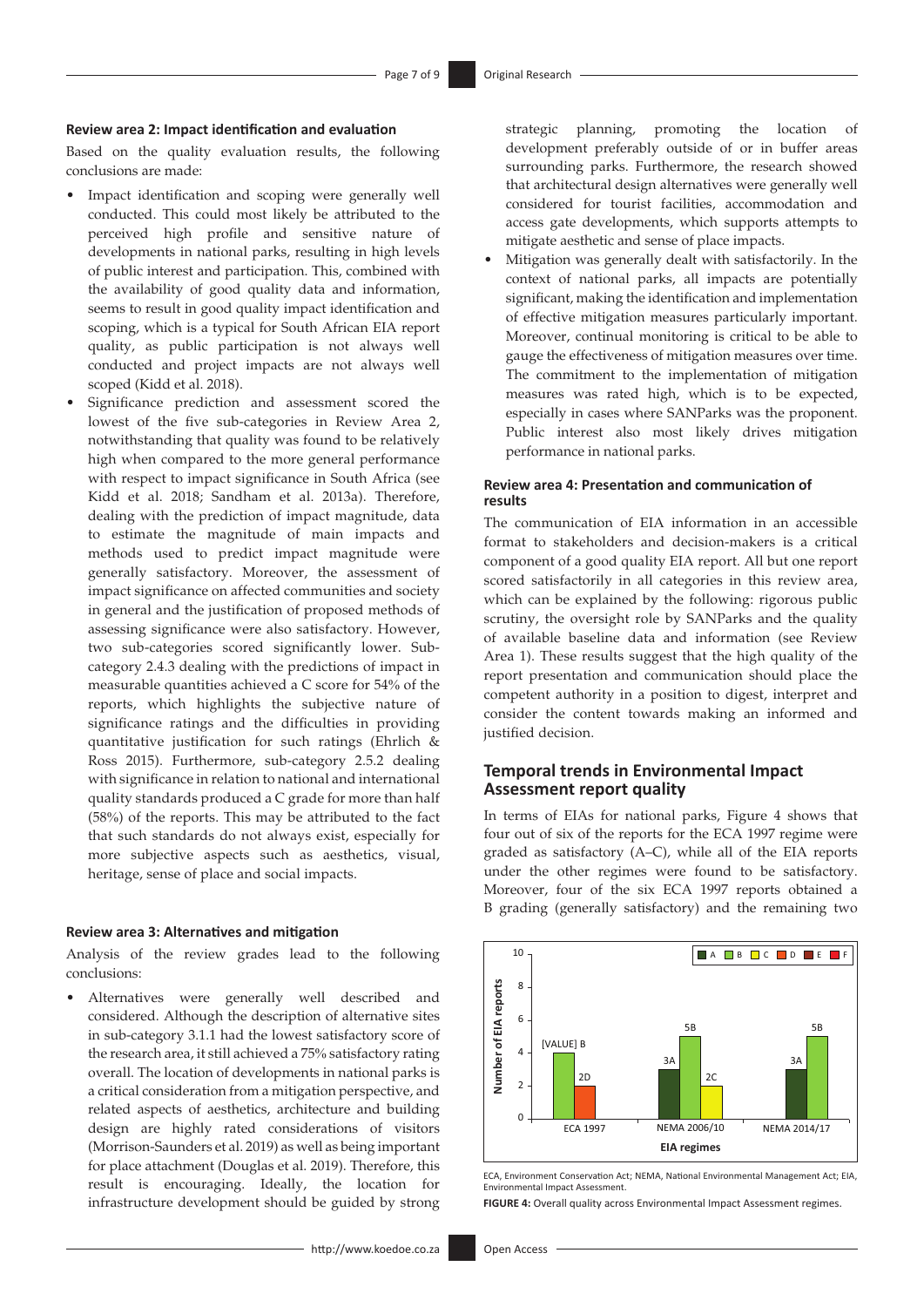were graded as 'just unsatisfactory' (D). In the NEMA 2006/10 sample, three reports were 'well performed' (A), five were 'generally satisfactory' and two were graded as 'just satisfactory'(C). In the NEMA 2014/17 sample, three reports were graded as 'well performed' (A) and the remaining five were graded as 'generally satisfactory' (B). In comparison to the ECA 1997 regime, the NEMA regimes (2006/10 and 2014/17) achieved a higher percentage of satisfactory grades, as well as an increase in A and B grades.

Therefore, an increase in overall report quality is noticeable from the ECA regime to the NEMA regimes. Comparing the NEMA regimes, an increase in overall report quality is also observed between the NEMA 2006/10 regime and the NEMA 2014/17 regime, with the NEMA 2006/10 regime achieving two C grades, while the NEMA 2014/17 co-regime only achieved A and B grades.

It is encouraging that EIA report quality for developments in national parks is increasing over time, in contrast to the negative trend identified by Sandham et al. (2013a) in comparing report quality from ECA to NEMA 2006.

# **Conclusion and recommendations**

This research aimed, for the first time, to determine the quality of EIA reports for a selected sample of developments in SANParks. An adapted version of the well-known Lee and Colley EIA report quality review package (Sandham et al. 2013a) was applied to a sample of 24 EIA reports. Overall, the EIA report quality for developments in national parks was high, which is encouraging. However, certain weaknesses were still evident, especially in relation to the consideration of waste and, to a lesser extent, in dealing with significance and mitigation. The overall good quality results most likely are indicative of certain positive key underlying inputs to the EIA process such as: a strong oversight role by the environmental authority and SANParks, quality of data and information, meaningful public interest and participation and EIA practitioner competency, but further research is needed to test this hypothesis.

Nevertheless, despite these positive results, there are still several cautionary aspects to consider given the methodology and the quality review package applied. While the use of the particular review package is fully justified as it allowed for comparative analysis with previous research, it is also limited in terms of its lack of a sector-specific focus. A protected area sector-specific quality review package would potentially include certain important aspects not addressed by this research. For example, consideration of context in the review package applied is limited to one sub-category (1.5.3) specifically focused on alignment with local land-use plans and policies, which does not explicitly reflect the strategic conservation context or other strategic objectives relevant to tourism in protected areas, such as alignment with responsible tourism practices (Pope et al. 2019). The strategic context for national parks is critical to set cumulative limits and thresholds for

consideration of significance in relation to, for example, expanding the number of beds, day visitors, vehicles and services infrastructure. An emphasis on the strategic context would also allow consideration of cumulative impacts and the extent to which aspects such as climate and land use change have been considered in EIA. It is therefore recommended that a protected area-specific review package should include additional sub-categories reflecting other important components of the strategic context for development in protected areas.

In view of the weak performance around waste, whilst a revised package might include waste as a separate review area, the results suggest a pressing need for capacity development in terms of waste management in national parks. This assumes that quality grades are poor because of a lack of understanding of how best to manage waste, rather than any other explanation, although this assumption is untested. In South Africa, which is a water-stressed country, more emphasis might also be required specifically in relation to water use impacts and mitigation. Ideally, the sector-specific quality review package should be designed to still allow for comparison to other report quality research findings.

Ultimately, good EIA report quality could significantly support the potential of EIA to contribute to informed decision-making for developments in national parks. With the expected increase in development pressure on national parks, EIA is therefore well positioned to continue to inform development decisions in national parks towards more sustainable outcomes.

# **Acknowledgements**

The contributions of anonymous referees are gratefully acknowledged.

### **Competing interests**

The authors have declared that no competing interests exist.

## **Authors' contributions**

L.A.S. and C.H. conceptualised the project and were responsible for the data collection, analysis and interpretation. L.A.S., F.P.R., A.M.-S., A.J.B., J.P. and R.C.A. drafted and critically revised the manuscript for important intellectual content and approved the final version to be published.

### **Funding information**

This research received no specific grant from any funding agency in the public, commercial or not-for-profit sectors.

### **Data availability statement**

Data sharing is not applicable to this article as no new data were created or analysed in this study.